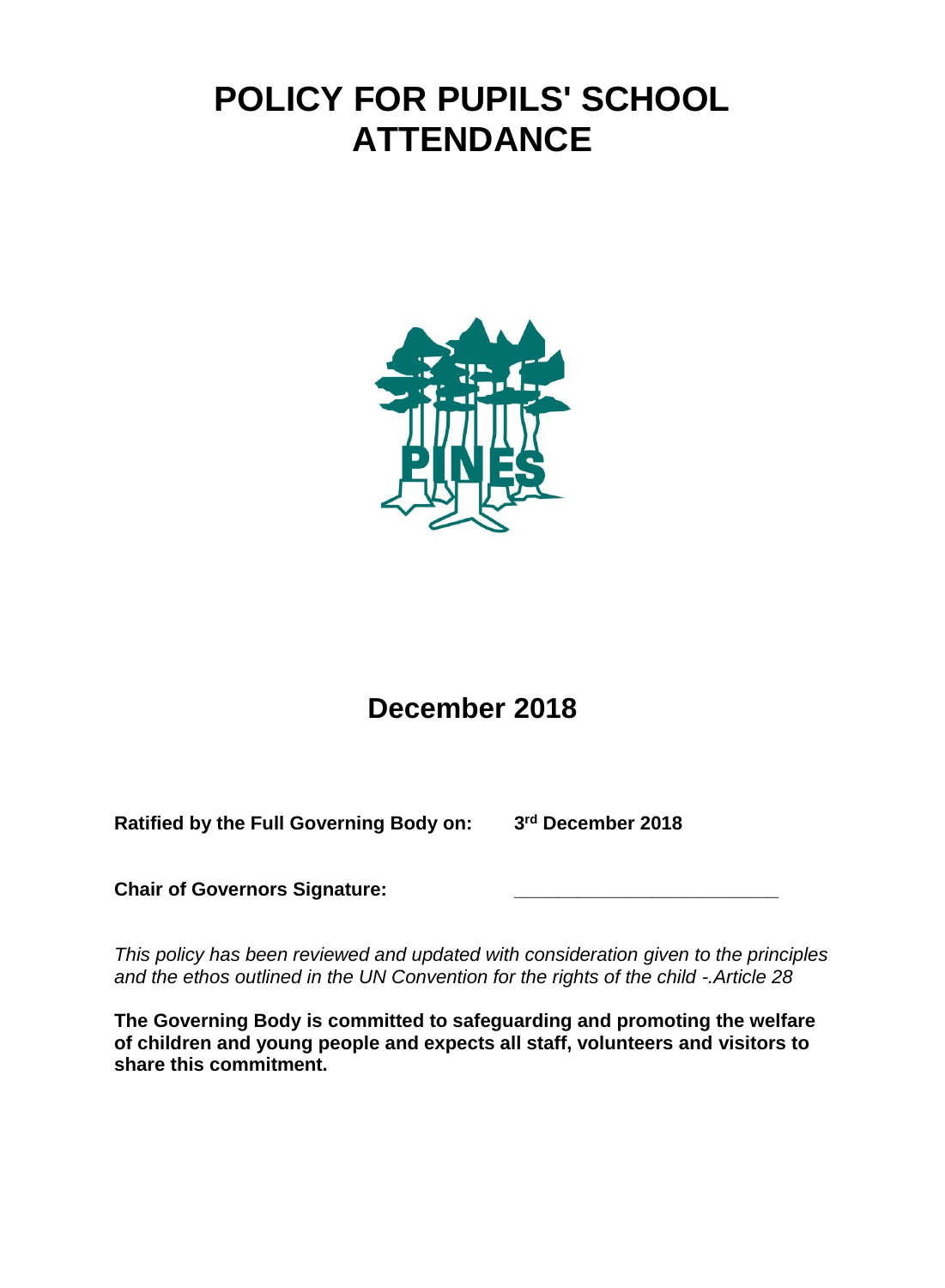# **POLICY FOR PUPILS' SCHOOL ATTENDANCE**

#### **Introduction**

Regular attendance at school is vital if pupils are to maximise the educational opportunities offered to them. Evidence shows that frequent absence undermines wellbeing, places pupils at risk and can result in them being drawn into patterns of antisocial or criminal behaviour. Pupils whose attendance falls below 90% are considered to be of significant concern and their families are contacted by the Headteacher and offered support to make improvements.

At The Pines School we seek to promote high levels of attendance for all pupils, to follow up all unexplained absence and identify any pattern as it begins to emerge. In order to achieve this we ensure that all pupils, parents/carers, school staff and governors understand the issues and procedures for attendance, and are able to approach any problems in partnership. The school sets annual attendance targets and our Home/School Agreement outlines the responsibilities of children, parents/carers and the school in ensuring good attendance to achieve these.

The governors aim to improve school attendance in order to achieve a level of at least 95% attendance, in line with national expectations for primary schools. This will help us to meet government targets and to maximise the children's learning opportunities.

#### **Aims:**

At The Pines School we aim:

- To provide an environment in which pupils feel welcomed, cared for, secure and valued as individuals.
- To offer children an interesting, stimulating and challenging curriculum which is closely matched to their individual needs.
- To promote a high level of well-being for all pupils through PSHE and the wider school curriculum.
- To encourage pupils to value their surroundings, and promote positive attitudes towards other pupils and their own attendance, through the provision and maintenance of an attractive and appropriate school environment.
- To establish firm foundations for trust and positive relationships with parents/carers through home visits made by staff prior to children entering the school.
- To provide helpful information regarding school times and term dates through the production of regular newsletters and communications with parents.
- To support parents/carers in maximising their child's attendance.
- To ensure that there are high levels of care and supervision on the school transport, and create a vital communication link between home and school through the development of the role of the Children's Escorts, which includes carrying messages, conveying reasons for absence and reinforcing positive practices. For younger children and pupils with more complex difficulties a home/school diary facilitates more detailed communication.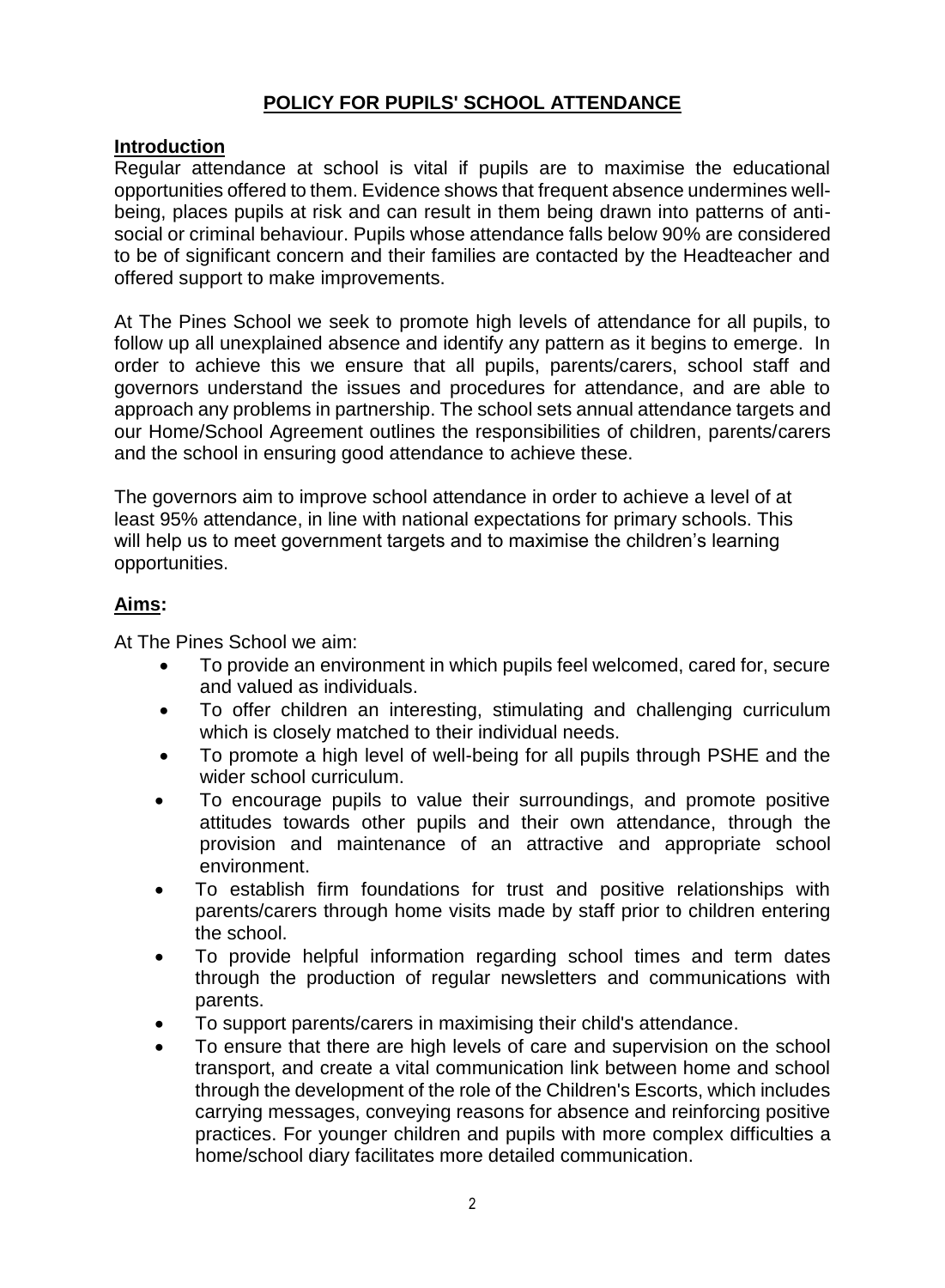To encourage and reward good attendance through the presentation of termly certificates and annual awards for individuals and class groups.

Our ultimate aim is to achieve high levels of attendance for all our pupils.

#### **1. The Role of Parents/Carers**

It is the duty of the school to support the regular attendance of all children, but the primary responsibility lies with parents/carers. In addition to their statutory responsibility to ensure regular attendance, parents/carers are obliged to ensure that children meet their escort or arrive at school on time and are suitably equipped for their day. Parents/carers are also responsible for informing the school of reasons for absence. This may be done by letter, telephone, a personal visit to school, or more usually, through the children's escorts who accompany the pupils on school transport. The reason for absence and, if possible, the expected date of the child's return to school are requested. If there is no contact with parents after two days of a child's absence two members of school staff will complete a safe and well-being check.

Following a change of Government directive the Headteacher is no longer able to authorise any holiday taken during term time except in very exceptional circumstances. The Local Authority has launched a "Holidays in Term Time Are Not Allowed" campaign to discourage this other than in exceptional circumstances. If, however, it becomes necessary to apply for leave of absence for their child, parents/carers must complete the appropriate request form and return it to school for authorisation by the Headteacher. Parents/carers who take their children out of school during term time, without the authorisation of the Headteacher, or beyond an agreed date, risk being issued with a penalty notice or taken to court.

Where the child is female and from a Female Genital Mutilation (FGM) practising or affected community then the Headteacher will use direct questioning to ascertain whether this practice will be undertaken during this holiday. The Headteacher will then take the information from this meeting and make a decision on whether to refer to the local CYPS or Police.

We recognise that individual pupils and families may have particular problems, and try to support them in order to maintain regular attendance for all of our pupils. Parents/carers have statutory rights to be involved in the education of their children and they are encouraged to work in partnership with the school in the best interests of their child. They are able to call upon the support of the school to help resolve any difficulties that they may have.

#### **2. Registration**

At The Pines School a register is kept electronically at the beginning of each morning and afternoon session. Pupils present in school are identified by oblique strokes, whilst those absent at the time of registration are indicated by an appropriate letter to denote the reason for absence (see Appendix 1). Any unauthorised absence is indicated by a circle. Registers are kept open until the beginning of the first teaching period, after which time pupils are indicated as being absent. Pupils may arrive later and subsequently have their absence marked as late. Registration is seen by both staff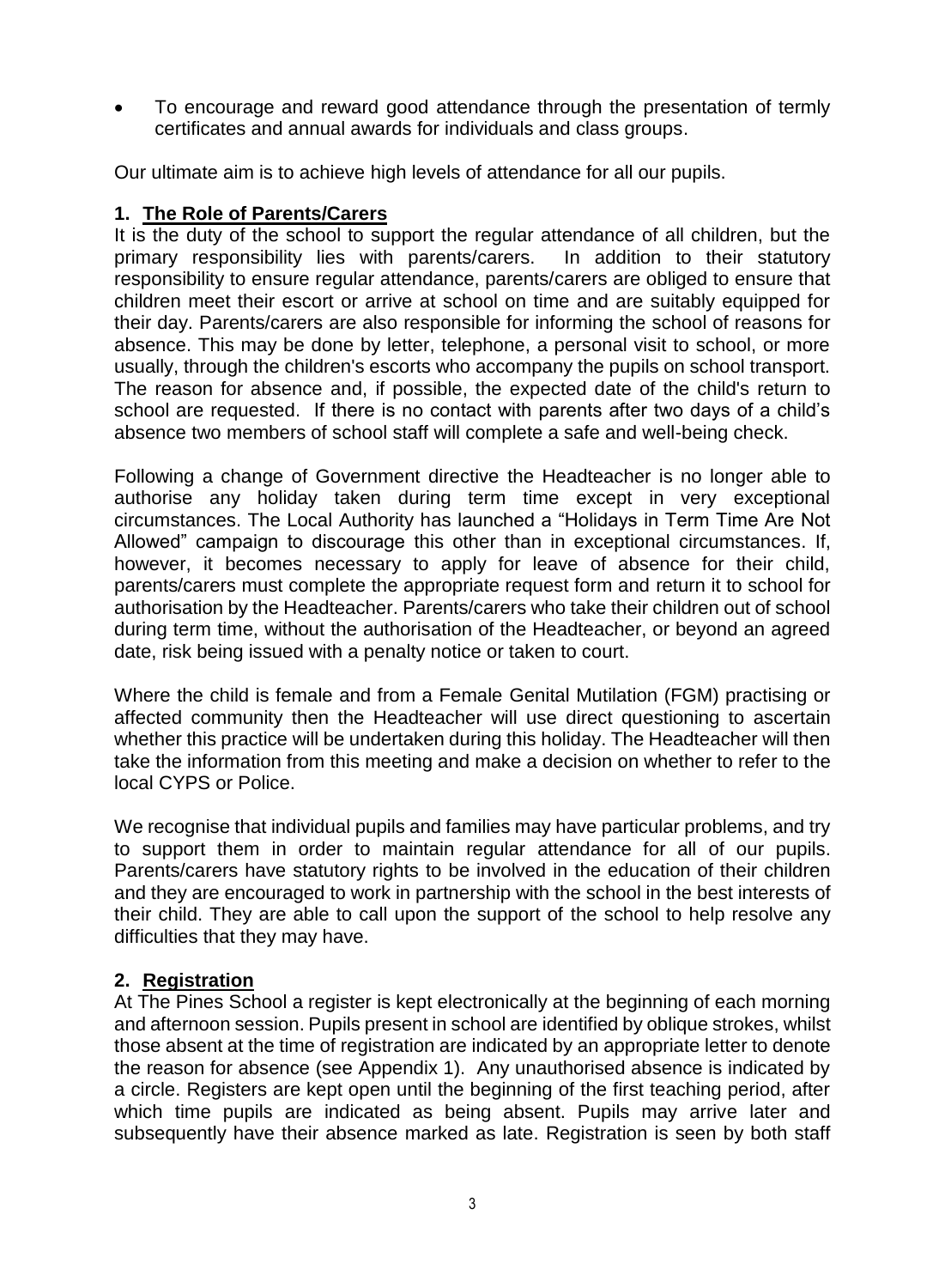and pupils as an integral part of each daily session, providing opportunities for both communication and social education

The Deputy Head monitors attendance on a weekly basis, to ensure that appropriate action is taken when individual problems arise.

#### **3. Education Welfare Service**

Where there are problems with individual pupils' attendance the school may contact other services, e.g. the school nurse to support parents/carers and help them to fulfill their obligations, closely monitoring any individual difficulties experienced by particular families. Where significant absence causes concern the school may instigate a Common Assessment Framework process with other professionals or contact other services such as 'Spotlight' to support families.

#### **4. Authorised Absence**

Pupils whose absence falls below 90% may be contacted by a letter of concern from the Headteacher. Where a pupil's absence shows a marked number of absences due to illness the school may arrange for the child to attend a medical in the clinic held at the school, the school nurse may also be asked to visit the home.

#### **5. Unauthorised Absence**

Within the context of the law only the Headteacher can approve absence. Where the Headteacher has reason to doubt the validity of an explanation for absence, that absence will be treated as unauthorised. If necessary, the Education Welfare Service will be involved. The Headteacher may, however, authorise absence retrospectively where a satisfactory explanation is offered. Doubts about the authenticity of a child's illness may be resolved by contacting the G.P. concerned, or the family may be asked to provide evidence, for example, confirmation from the doctor or a copy of a prescription. This becomes an obligation on parents once a pupil's attendance falls below 85%, and parents are informed by a letter home.

Explanations for absence such as looking after the home or siblings, shopping trips within school hours or lateness in getting up are not normally acceptable. Where parents/carers bring children to school by means other than organised school transport, they are positively encouraged to arrive on time.

#### **6. Offsite Activities**

Educational visits and residential activities are part of the school curriculum and therefore pupils participating are regarded as present, as this is an approved educational activity. Where children leave school premises during the morning or afternoon session to take part in activities such as football or swimming, a list of their names is given to the Office Manager, and a register is taken by the accompanying teacher. A similar procedure is followed on both half and full day educational visits.

For activities of a more individual nature such as off-site tuition and inclusion in mainstream schools the register is kept open and a note made stating that the child is working in mainstream. Attendance is subsequently checked with the school concerned. Where pupils attend their mainstream schools on days designated as Professional Development Days for The Pines School, an informal note of their attendance is kept. Pupils attending The Pines School from any other educational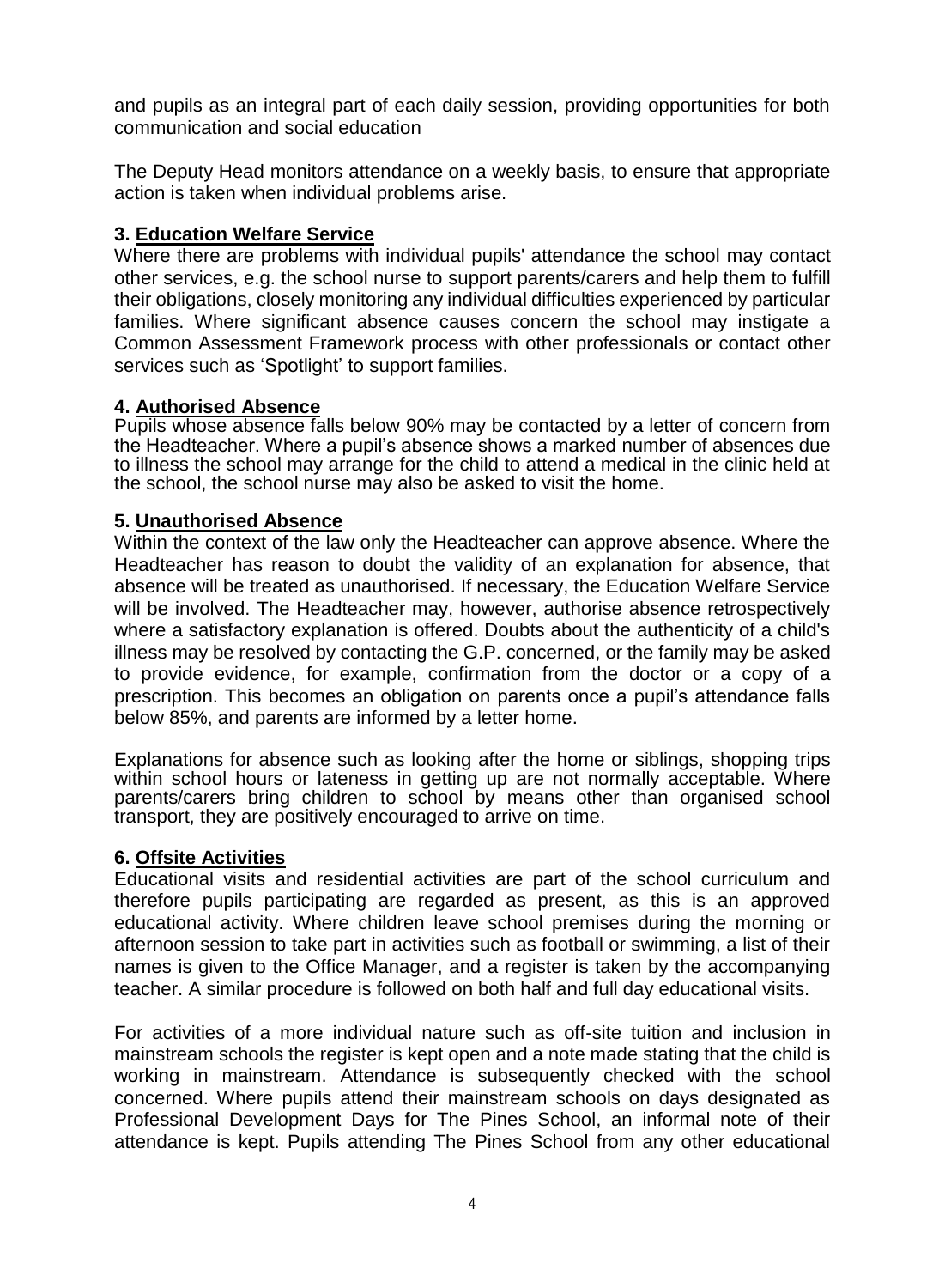establishment are noted informally and their attendance reported to the base school at their request.

#### **7. Long Term Absence**

Pupils who have been absent for some time due to long term illness may receive support from the Home Tuition Team or James Brindley School. Where appropriate classroom staff and the Home School Liaison Teacher liaise with these services to facilitate the gradual re-integration of the child into school. The rate of re-integration is appropriate to the individual pupil and established by discussion and agreement with the Headteacher.

#### **8. Excluded Pupils**

Pupils who may be temporarily excluded from school remain on the register and are regarded as being authorised absent. Should permanent exclusion be sought for a pupil, any period of review or appeal would be considered as authorised absence. However, upon confirmation of permanent exclusion, the name of the pupil would be immediately removed from the school roll.

#### **9. Inclusion and Equal Opportunities**

The principle of inclusion is one which is firmly established in the education and welfare of pupils at The Pines School and involves safeguarding and promoting the well being of all children. Where matters of attendance are concerned the only relevant criteria are those of lateness and justifiable absence mentioned in sections 4 and 6, irrespective of race, religion, socio-economic background, gender, disability or circumstances of home or public care and these will be addressed with equal concern by the staff and Headteacher of The Pines School.

#### 1**0. Conclusion**

This policy will be kept under review by the staff and Governing Body. Opportunities for the discussion of any issues should be raised in the first instance with the Headteacher.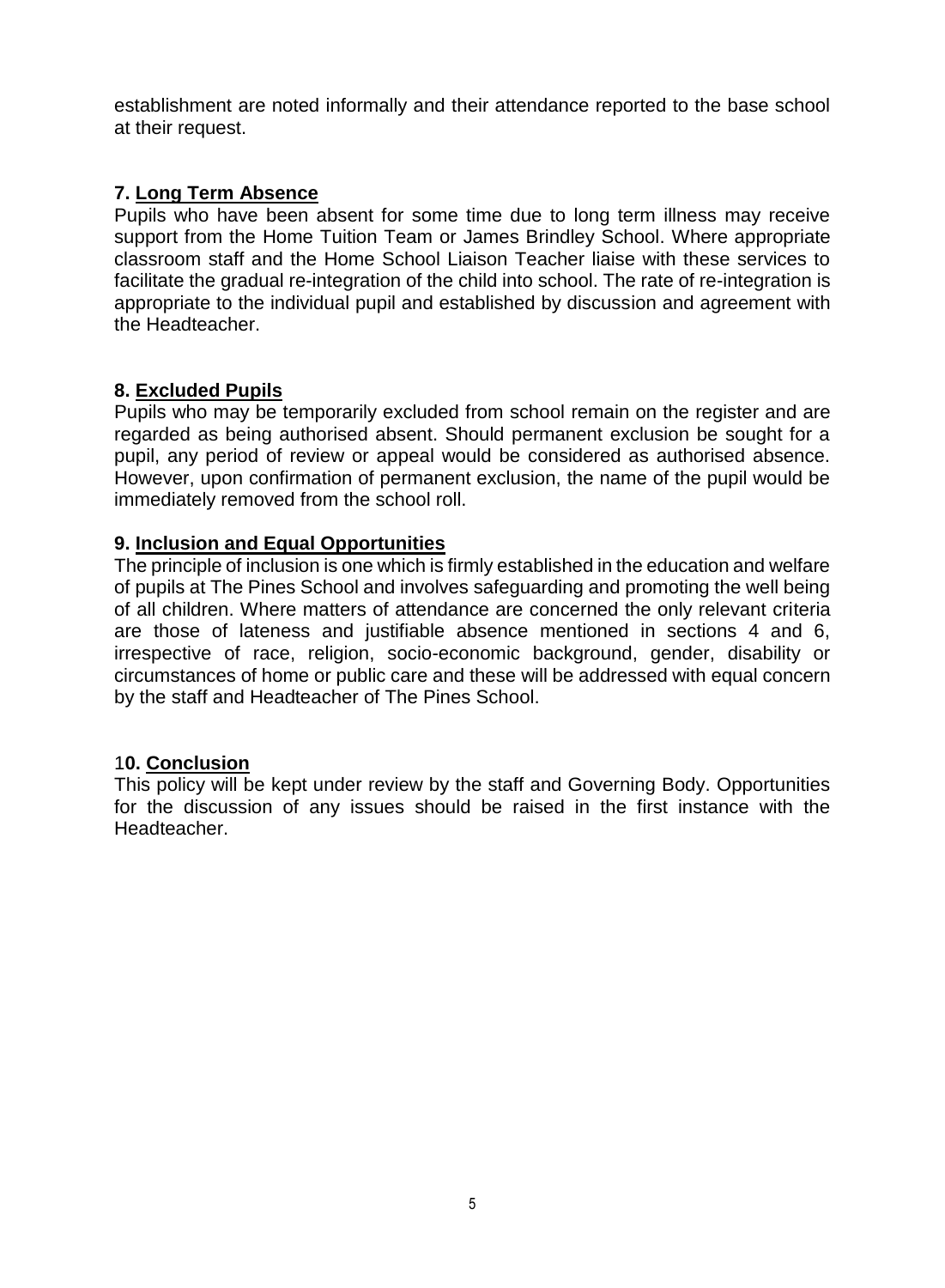# **APPENDIX 1**

# **EXPLANATION OF PUPIL ATTENDANCE AND ABSENCE CODES**

### **PRESENT**

- **/** In attendance (AM)
- **\** In attendance (PM)
- L Late (before registers closed)
- **B** Educated off site (not dual registration)
- **D** Dual registration (attending another educational establishment)
- **P** Approved sporting activity
- **V** Educational visit or residential
- **W** Work experience
- **J** Interview

# **AUTHORISED ABSENCE** (AA)

- **C** Other circumstances not covered by another appropriate code eg bereavement
- **E** Exclusion (no alternative provision made)
- **H** Family holiday (agreed)
- **I** Illness (not medical or dental appointments)
- **M** Medical or dental appointments
- **R** Religious observance
- **S** Study leave
- **T** Traveller absence

# **UNAUTHORISED ABSENCE** (UA)

- **G** Family holiday not agreed or days in excess of agreement
- **N** No reason yet provided for absence
- **O** Unauthorised absence (If school are not satisfied with the reasons given)
- **U** Late (after registers closed)

# **NEUTRAL CODES** (not counted in possible attendances)

- **X** Non-compulsory school age children are not expected to attend
- **Y** Enforced closure (children unable to attend due to exceptional circumstances)
- **Z** Pupil not yet on roll
- **#** School closed to pupils (Planned whole or partial school closure)